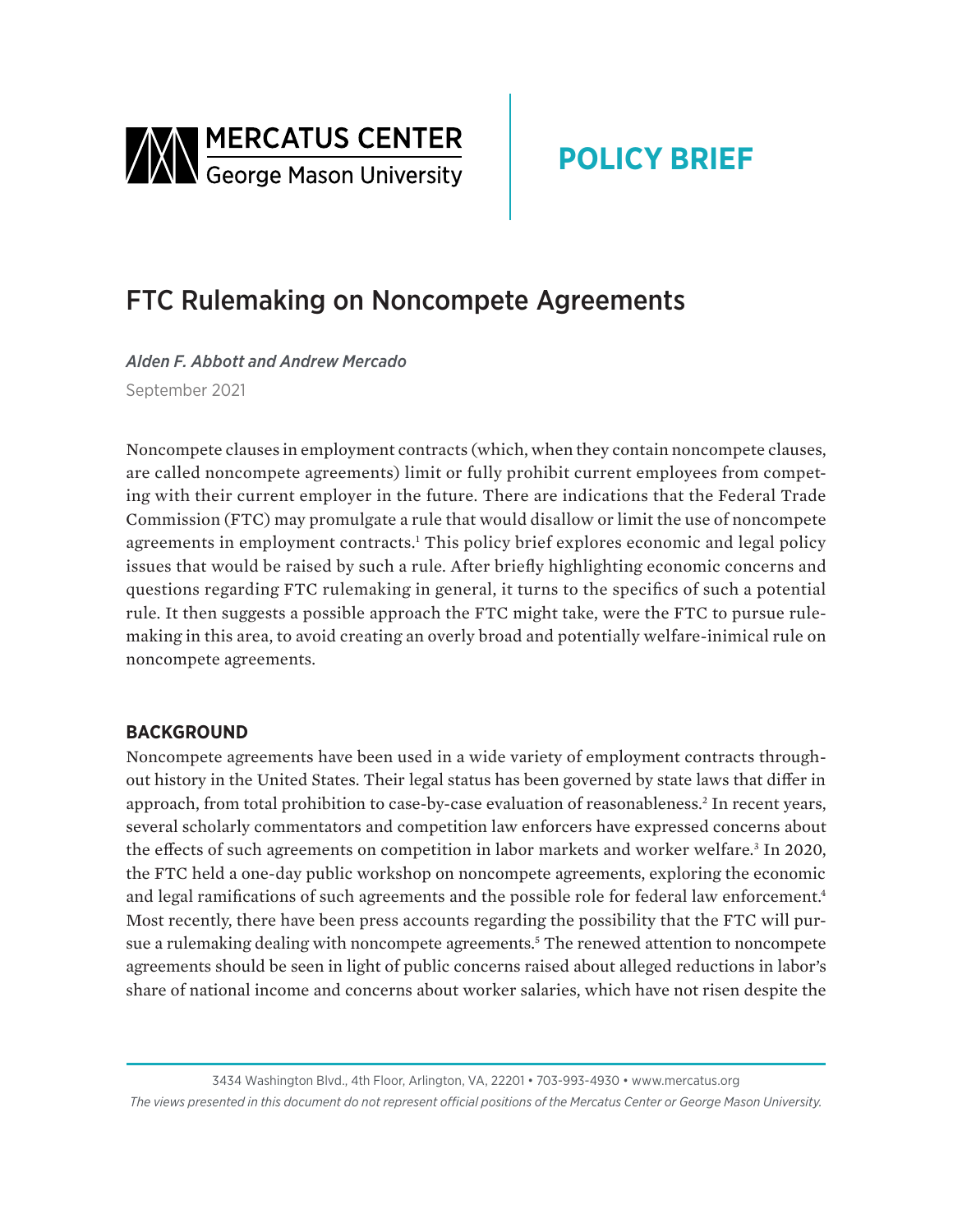<span id="page-1-0"></span>growth in the US economy. Such concerns were raised most recently in President Joe Biden's July 9 executive order, Promoting Competition in the American Economy, which directed the FTC to consider employing its statutory rulemaking authority "to curtail the unfair use of non-compete clauses and other clauses or agreements that may unfairly limit worker mobility."[6](#page-10-0) Accordingly, an evaluation of the economic effects of noncompete agreements and of the public policy suitability of FTC rulemaking to deal with them is warranted.

## **ECONOMIC IMPACT OF NONCOMPETE AGREEMENTS**

Evidence regarding the economic effects of noncompete agreements is mixed. Most, if not all, of the studies that involve noncompete agreements are centered around the enforceability of such agreements and use a natural experiment framework to determine the impact of such agreements on worker wages, investment, and innovation. These studies look at changes in state laws over time to develop an understanding of the impact of noncompete agreements on similar workers in different states. The researchers capitalize on changes in the enforceability of noncompete agreements to set up a natural experiment.<sup>[7](#page-10-0)</sup> In these cases, they estimate the effect of changes in the enforceability of noncompete agreements on mobility, wages, and entrepreneurship. By using this framework, the authors of these studies are tapping into an important aspect of these agreements—the credible threat of enforcing the contract.

Enforceability of a noncompete agreement depends on state law, given that no federal statutes determine the legality of noncompete agreements. Although state laws vary widely and, in some states, noncompete agreements are wholly unenforceable, the evidence shows only marginal decreases in incidence of noncompete agreements in non-enforcing states.<sup>8</sup>

In some instances, noncompete agreements are presented and signed in states where such agreements are unenforceable.<sup>9</sup> Although there are a few reasons that this might happen, a discussion of the various incentives for signing an unenforceable contract is outside the scope of this policy brief.

#### **Mobility**

By definition, a noncompete agreement is designed to limit the movement of a worker after separating from a company. Given this limitation, it is not unreasonable to assume that noncompete agreements reduce worker mobility by some positive, nonzero factor.

One theory of the impact of reduced mobility is that reductions in mobility have the potential to put downward pressure on wages in the long term.<sup>10</sup> Because workers subject to noncompete agreements are contractually bound not to compete directly with their former employer, firms competing within an industry are not permitted to attract workers from other firms by offering higher wages. As a result, firms may be unable to attract the best talent for each job. When an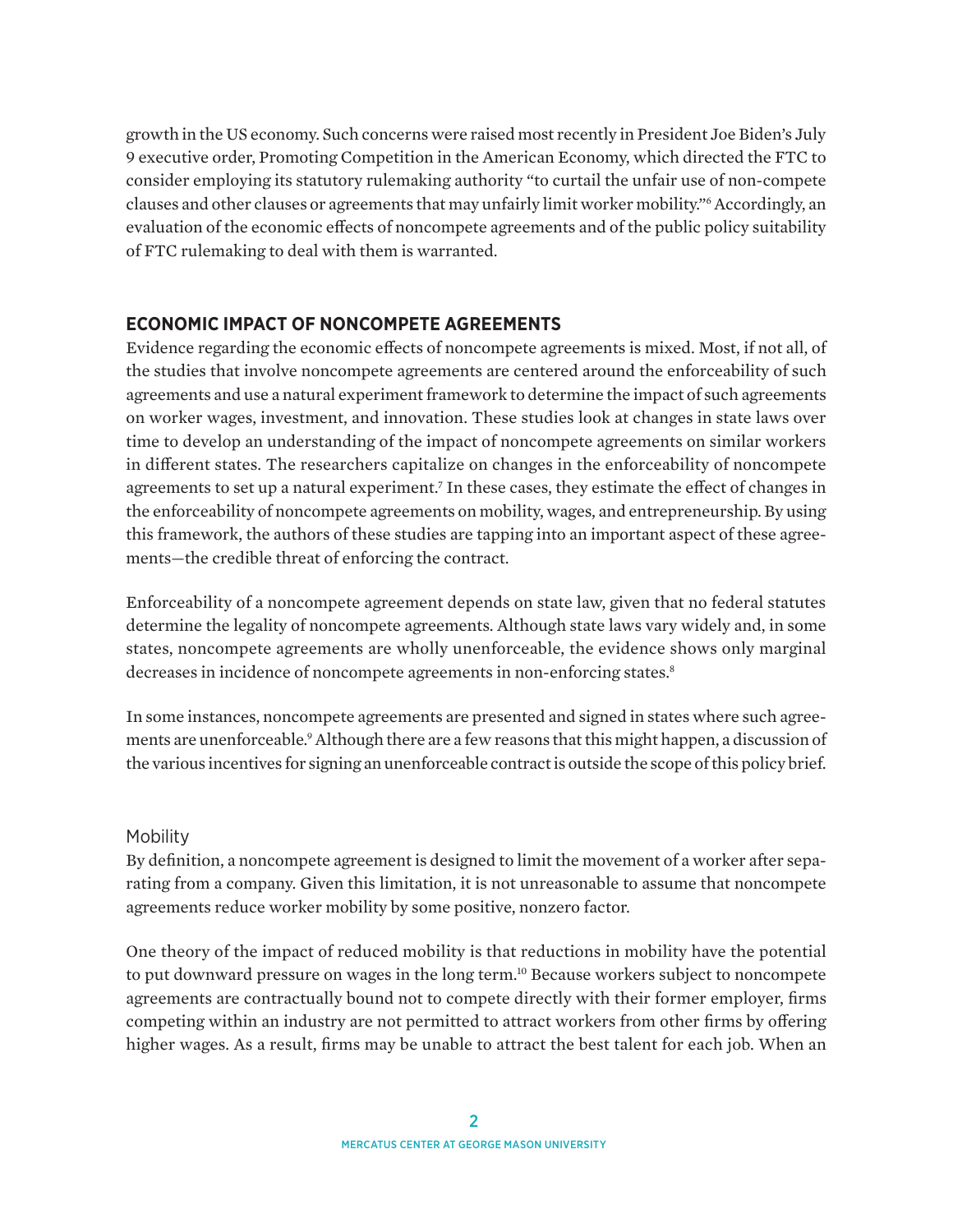<span id="page-2-0"></span>employer demands a certain set of skills, it often must pay higher wages to gain those skills.<sup>11</sup> When noncompete agreements reduce mobility, the firm may be unable to gain (or have great difficulty gaining) these skills, regardless of the premium they are willing to pay.

This competition-limiting aspect of noncompete agreements, however, does not fully capture any job-specific training that is provided to employees once they begin the job. Whenever employees receive any training, the returns to noncompete agreements stemming from employee training could become positive in the long term.<sup>12</sup> Because employees bound by noncompete agreements tend to stay in their job for longer, they may become specialized in such a way that their skills are more valuable to the original employer than they would be to outside employers. In such cases, employees may have reduced competitive labor potential owing both to their specialized skills and the noncompete agreement, causing continued employment at the original firm to become the optimal employment solution.<sup>13</sup>

#### Wages

If one takes reduced labor mobility as given, the economic outcomes for workers bound by noncompete agreements are anything but generalizable. A review of studies conducted in the past two decades yields no uniform, replicable results as to whether such agreements benefit or harm workers. It does, however, suggest that harm in the form of reduced wages is more likely to be felt by low-wage workers than by highly skilled professionals. Indeed, the few studies of high-wage professionals suggest that they may benefit financially from being required to sign noncompete agreements.

Noncompete agreements disproportionately affect low-wage, low-education workers. Thirteen percent of low-wage workers (those making less than \$40,000 a year) are estimated to be bound by some sort of noncompete agreement.<sup>14</sup> These include an estimated 30 percent of hair stylists and, up until 2016, all Jimmy John's employees in New York State.[15](#page-11-0) Additionally, an estimated 53 percent of noncompete agreement signers are classified as low-wage workers.<sup>16</sup>

Economists Michael Lipsitz and Evan Starr find that a 2008 ban on noncompete agreements in Oregon raised the hourly wage of workers both covered and not covered by noncompete agreements[.17](#page-11-0) The evidence shows that low-wage workers are driving the increase in wages associated with a ban, implying that low-wage workers are the ones primarily affected by noncompete agreements in states that do not ban their use.<sup>18</sup>

Furthermore, this evidence is mirrored in a study based on the 2015 ban of noncompete agreements in Hawaii specifically affecting the technology sector.<sup>19</sup> In this case, worker mobility and hourly wages increased, and long-term outcomes for workers were better than in other states that enforce noncompete agreements.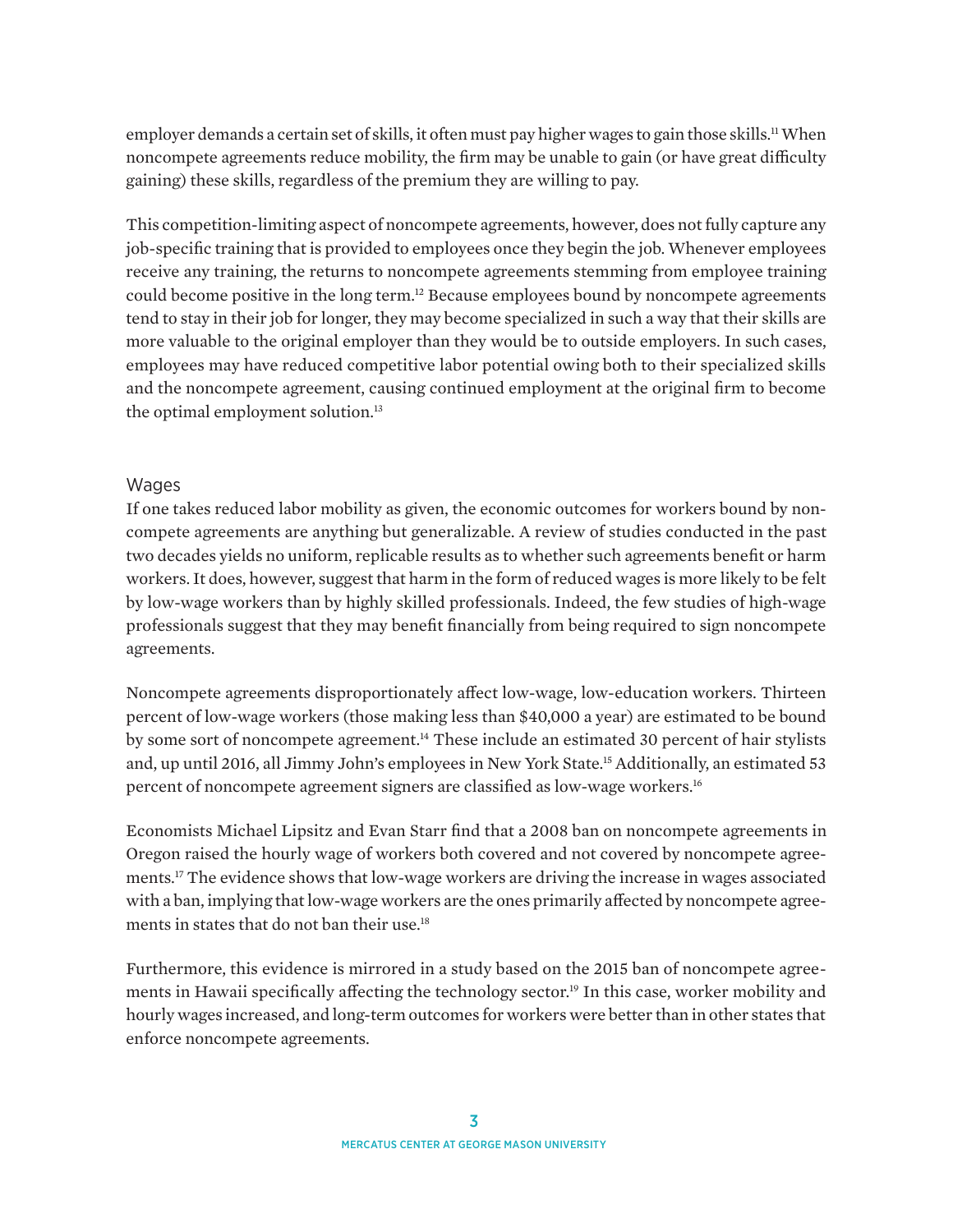<span id="page-3-0"></span>Conversely, the aforementioned trend does not hold when considering higher-paid or more educated workers. When evaluating CEOs and physicians, studies show that those who sign noncompete agreements are paid more than similar workers who do not, regardless of the enforceability of the noncompete agreement[.20](#page-11-0)

Finally, transparency is an important consideration when determining the effect of a noncompete agreement. The difference between notifying the worker of a noncompete agreement before the worker has accepted the job and notifying the worker after the worker has accepted the job can change the economic outcome. Evidence shows when a noncompete agreement is given to a worker after the job is accepted, that worker will earn lower wages and have reduced mobility compared to similar workers who were notified before accepting the job.[21](#page-11-0)

## **AUTHORITY FOR FTC RULEMAKING**

An alternative to state law oversight of noncompete agreements is federal regulation. The federal agency with the broadest authority to target harmful noncompete agreements is the FTC.

The FTC may follow two alternative rulemaking procedures. The first is the informal rulemaking process under section  $6(g)$  of the Federal Trade Commission Act.<sup>22</sup> The second is the formal Magnuson-Moss (M-M) rulemaking process under section 18 of the act.<sup>[23](#page-12-0)</sup> Both processes have costs and benefits to the agency, the public, and various stakeholders.

Under section  $6(g)$  of the Federal Trade Commission Act, the FTC is authorized "to make rules" and regulations for the purpose of carrying out the provisions of this subchapter."<sup>[24](#page-12-0)</sup> Any rule that is enacted under this section is subject to the "informal rulemaking" requirements of section 553 of the Administrative Procedure Act,<sup>25</sup> but no additional qualifications are necessary to enact rules under this method.

One appeals court decision, however, does define the scope of the FTC's rulemaking authority under section 6(g). In *National Petroleum Refiners Ass'n*, [26](#page-12-0) the US Court of Appeals for the DC Circuit upheld the FTC's statutory authority to promulgate binding, substantive rules. The court rejected the argument that section  $6(g)$  authorizes only nonsubstantive regulations concerning the other functions of the FTC, as spelled out elsewhere in section 6.<sup>27</sup>

Two years after *National Petroleum Refiners Ass'n* was decided, Congress granted the FTC specific consumer-protection rulemaking authority through section 202 of the M-M Warranty Act[.28](#page-12-0) This act added section 18 to the Federal Trade Commission Act, imposing strict, adjudicatory hearings and other formal procedures on the FTC. Though the section 18 process is stricter than the informal process under section  $6(g)$ , the FTC may seek civil penalties for violation of M-M rules. This remedy is notably absent from section 6(g) rulemaking authority.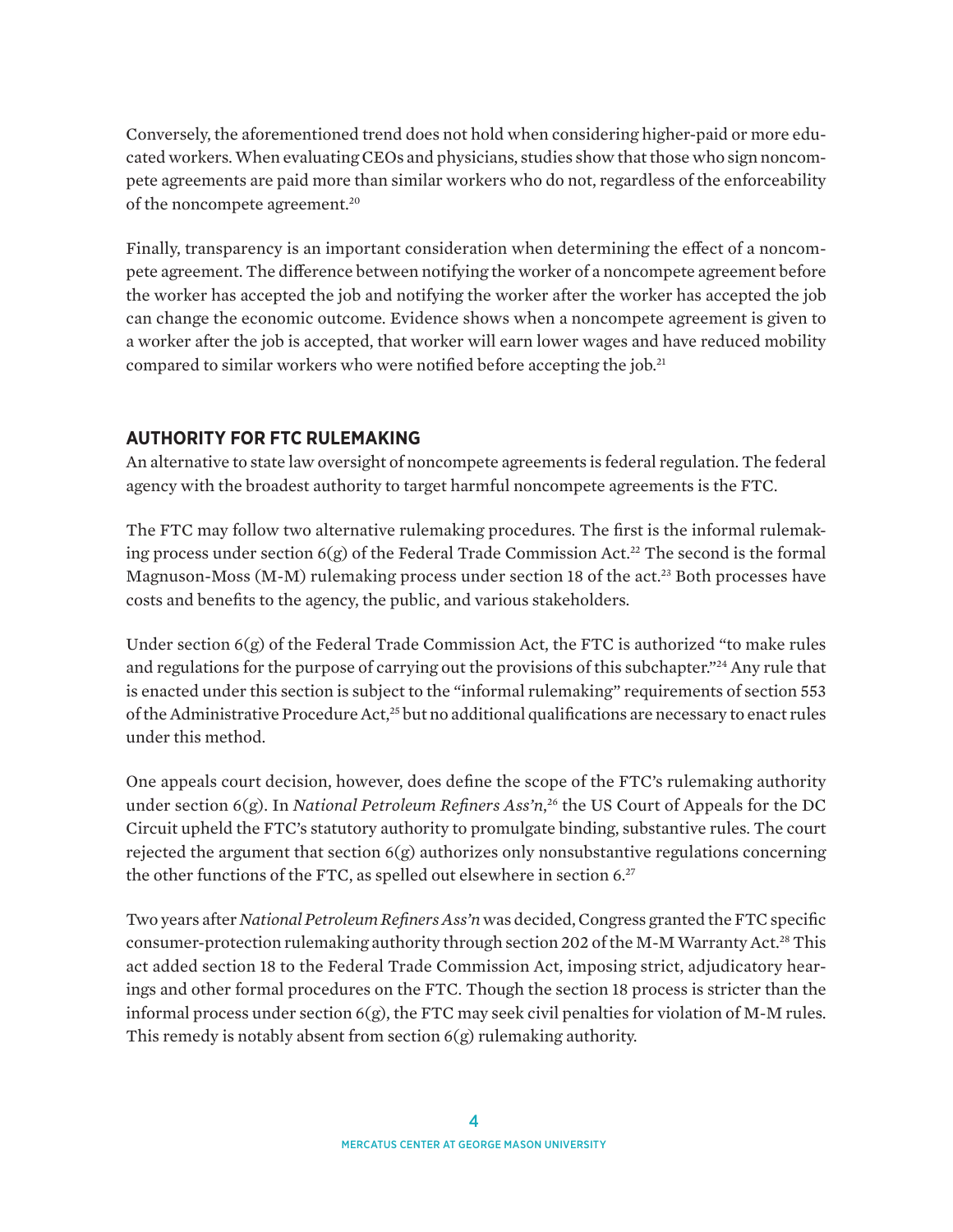<span id="page-4-0"></span>There are, however, concerns over the statutory basis for section 6(g) rulemaking. According to the Antitrust Law Section of the American Bar Association,

[T]he Commission's [section 6(g)] rulemaking authority is buried within an enumerated list of investigative powers, such as the power to require reports from corporations and partnerships, for example. Furthermore, the [Federal Trade Commission] Act fails to provide any sanctions for violating any rule adopted pursuant to Section  $6(g)$ . These two features strongly suggest that Congress did not intend to give the agency substantive rulemaking powers when it passed the Federal Trade Commission Act.[29](#page-12-0)

In other words, the structure of the Federal Trade Commission Act indicates that section  $6(g)$ rulemaking is best understood as a tool to aid the FTC's investigative and procedural authority, not standalone substantive rulemaking authority in and of itself. Though it is true that *National Petroleum Refiners Ass'n* defended the substantive rulemaking interpretation, the decision came at a time of substantial deference to agency activism from the courts, and such an interpretation may no longer hold.

Evidence pointing in this direction comes from a recent Supreme Court decision in *AMG Capital Management*, where the court unanimously held that the FTC's authority to seek a permanent injunction under section 13(b) of the Federal Trade Commission Act does not authorize the FTC to seek monetary damages.[30](#page-12-0) The FTC argued that the historical understanding of a permanent injunction includes monetary relief, but the Supreme Court rejected such a reading on the basis of the statutory language of section 13(b). The court noted that the permanent injunction language was "buried" within a provision that discusses injunctive, not monetary, relief. Section  $6(g)$  rulemaking authority is similarly buried in a section discussing other topics.

Moreover, as previously noted, just two years after *National Petroleum Refiners Ass'n*, Congress added section 18 to the Federal Trade Commission Act,<sup>31</sup> enumerating detailed, substantive rulemaking provisions, and leaving section 6(g) unchanged. This preservation of section 6(g), in the face of significant additions to the FTC's substantive rulemaking authority under section 18, leaves informal rulemaking on shaky ground. Informal rulemaking under section  $6(g)$  is anything but settled law, and the FTC may face significant legal challenges by choosing to use this authority.

Furthermore, even if there are no challenges to the FTC's authority to undertake wholesale rulemaking under section 6(g), there still may be challenges to any specific rule that the FTC proposes. First, "unfair methods of competition" rulemaking may prove particularly difficult to survive legal scrutiny because of the nondelegation doctrine.<sup>32</sup> Under that doctrine, if a court determines that the Federal Trade Commission Act's general—and arguably vague—reference to "unfair methods of competition" does not include an "intelligible principle" guiding the FTC's discretion in making competition rules,<sup>33</sup> then that court may not uphold competition rulemaking.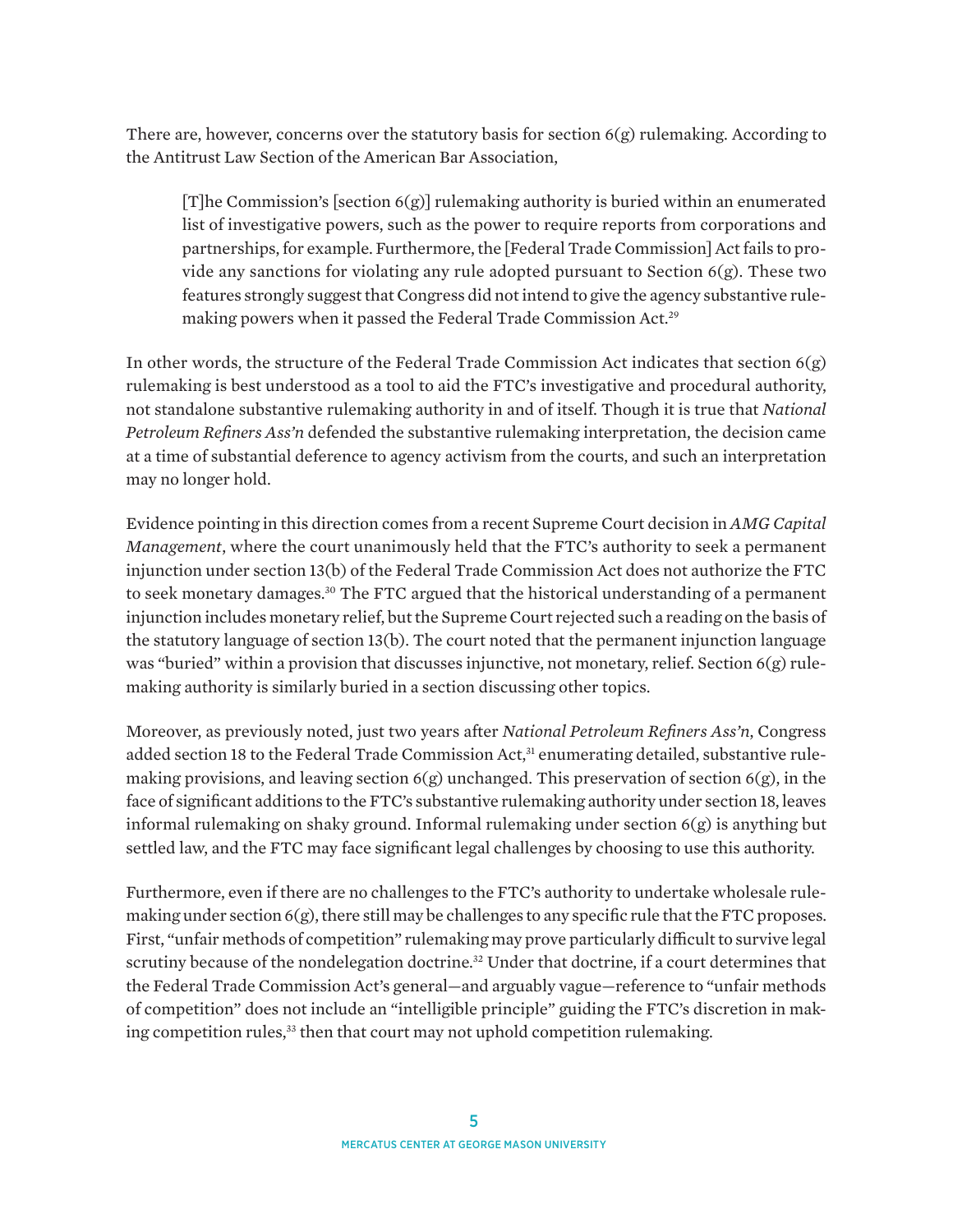<span id="page-5-0"></span>Second, a court may strike down an individual proposed rule as "arbitrary and capricious,"[34](#page-12-0) should the court find that the FTC did not sufficiently consider procompetitive justifications for the condemned practice.

Finally, from an economic perspective, rulemaking has the potential to raise concerns about both error costs and economic welfare. Any cost-benefit calculation of FTC competition rulemaking should consider these economic policy concerns.

First, competition rulemaking has the potential to generate higher error costs than adjudications.<sup>[35](#page-12-0)</sup> An adjudication under the antitrust "rule of reason" minimizes error costs by undertaking a casespecific analysis that weighs the potential benefits of the conduct against the harms. A rulemaking, however, seeks to paint with a broad brush, almost certainly condemning practices that have some procompetitive benefits.<sup>[36](#page-12-0)</sup> By classifying a class of conduct as per se anticompetitive, a rulemaking will allow specific examples of such conduct that would have been procompetitive to be found to violate the rules.

Second, economic welfare could be reduced owing to asymmetric enforcement, given that an FTC rule would be confined to only one of the two federal antitrust enforcement agencies. Because the US Department of Justice also has jurisdiction over competition policy, but FTC rules would be enforced by only the FTC, businesses would be placed into a sort of competition policy limbo. Under a competition rule, conduct that would be deemed perfectly legal by the Department of Justice after an investigation might nevertheless be banned by the FTC. Such an inequality in treatment could engender uncertainty and lead to wasteful efforts focused on ensuring review of conduct by the Department of Justice rather than FTC. That would undermine the rule of law.

## **RULEMAKING PARTICULARS**

Although section 6(g) informal competition rulemakings could likely face an uphill battle in the courts, a legally less problematic approach for the FTC might be to undertake unfair or deceptive acts or practices (UDAP) rulemakings. These rules are promulgated under the M-M legal framework.<sup>[37](#page-12-0)</sup>

Since the passage of the M-M Warranty Act in 1975, there have been several successful rulemaking procedures, giving the FTC substantial experience in navigating this regulatory path. Some of the rules promulgated under the M-M framework include the following:

- The Eyeglass Rule and the Eyeglass II Rule (1977 and 1989, respectively) requires optometrists and ophthalmologists to provide patients a copy of their eyeglasses prescription after an exam at no extra cost[.38](#page-12-0)
- The Franchise Rule (finalized in 1978, amended in 2011) gives potential franchisees the information they need to weigh the risks and benefits of franchise investment.<sup>[39](#page-13-0)</sup>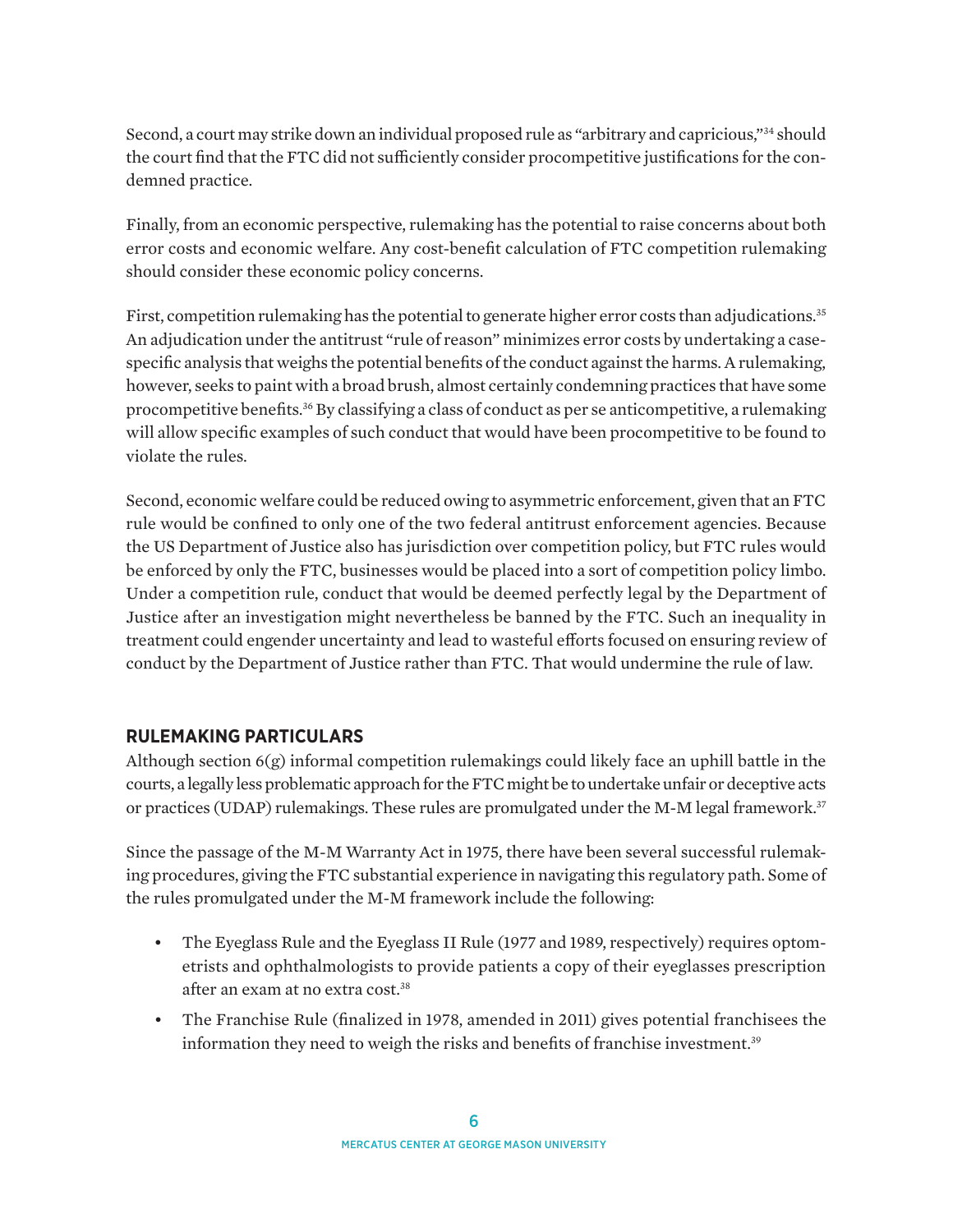- <span id="page-6-0"></span>• The Used Car Rule (1976) requires car dealers to display a window sticker disclosing warranty information, terms, condition, and limitations.<sup>40</sup>
- The Credit Practices Rule (1984) protects consumers from abusive collection activities.<sup>41</sup>

Throughout the M-M rulemaking process, the FTC must be mindful of several considerations to maximize its chances of success and reduce the likelihood of the rule being overturned on judicial review. The first of these considerations is consistency with section 5(n) of the Federal Trade Commission Act, which states,

The Commission shall have no authority . . . to declare unlawful an act or practice on the grounds that such an act or practice is unfair unless the act or practice causes or is likely to cause substantial injury to consumers which is not reasonably avoidable by consumers themselves and not outweighed by countervailing benefits to consumers or to competition. In determining whether an act or practice is unfair, the Commission may consider established public policies as evidence to be considered with all other evidence. Such public policy considerations may not serve as a primary basis for such determination.<sup>42</sup>

Section 5(n) codifies the meaning of unfair practices, and thereby bounds the FTC's application of rulemakings covering such practices. Section 5(n) subjects such practices to a well-defined cost-benefit framework. Accordingly, properly crafted UDAP rules directed at unfair acts avoid the problems of nondelegation and high error costs associated with rules over unfair methods of competition. Moreover, the problem of asymmetric enforcement raised by section 6(g) rules is prevented, because only the FTC enforces consumer protection law aimed at unfair acts or practices.

An FTC UDAP rulemaking directed at harmful noncompete agreements would proceed by characterizing specific noncompete clauses as unfair acts. Consistent with the language of section 5(n), the FTC would be required to account for the benefits of noncompete clauses for consumers and the competitive process, which include reduced cost or better quality for companies. Although some evidence shows that wages are lower with the presence of noncompete agreements, this evidence is not universal, and there may well be company-level procompetitive and proconsumer benefits stemming from noncompete agreements that outweigh the effect of lower wages.

For this reason, a broad rule banning noncompete agreements outright would most likely not pass judicial review, given its incompatibility with the text of section  $5(n)$ . Banning noncompete agreements for all workers ignores any benefits to companies, workers, or competition, and only accounts for the costs associated with harm to workers. In short, statutorily mandated calculations would fail to show universal and irredeemable net costs of noncompete agreements.

From the protection of intellectual property rights to the investment in human capital, businesses may have a multitude of justifications for their use of noncompete agreements. Even if workers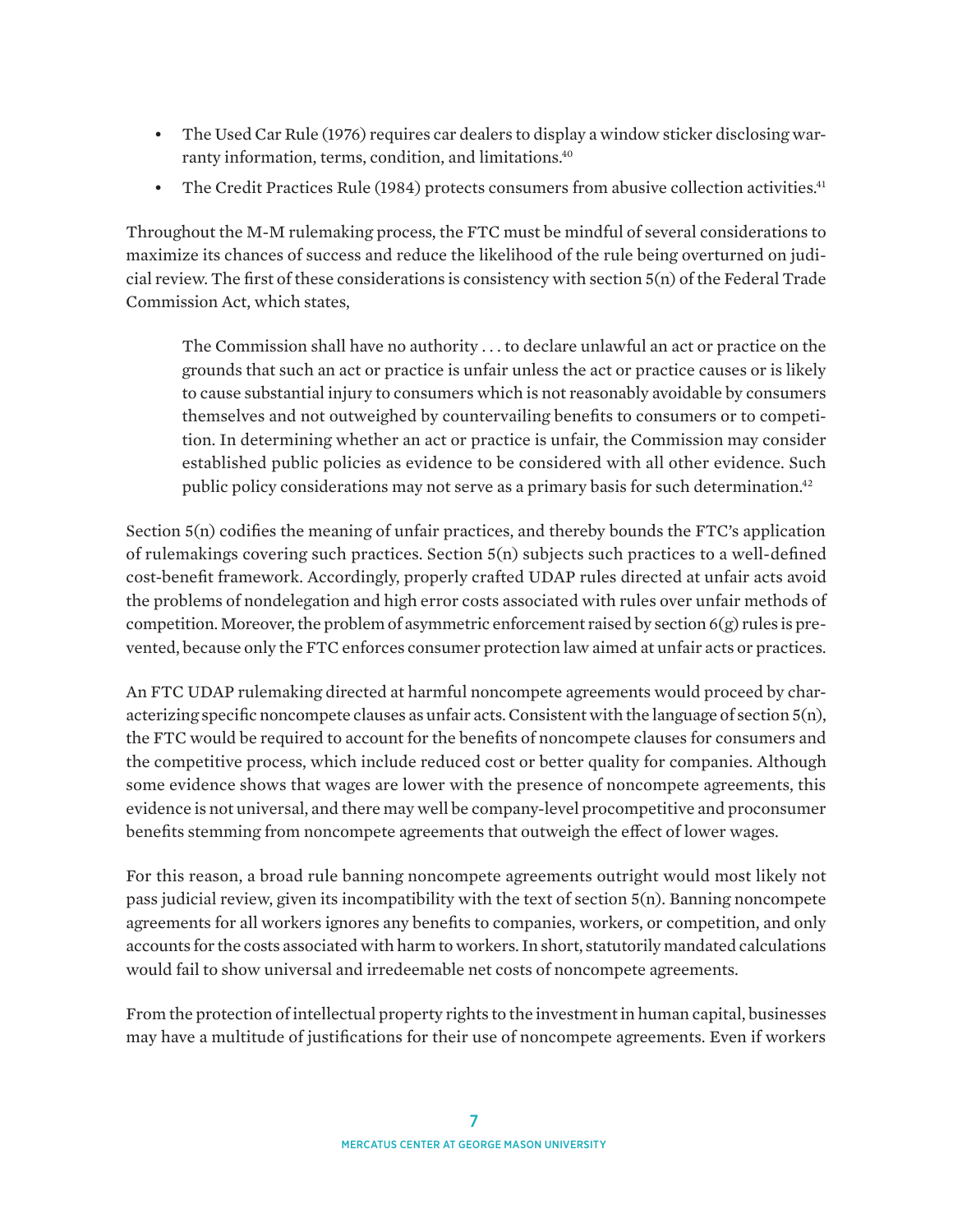<span id="page-7-0"></span>face lower wages when subject to noncompete agreements, these workers may gain specialized skills that are job specific, and subsequent specialization increases worker productivity in a particular job that may not apply to other positions.

### **A POSSIBLE ROAD FORWARD: A LIMITED INFORMATIONAL RULE**

Although expansive UDAP rulemakings that broadly condemn noncompete agreements as unfair acts would likely fail cost-benefit muster, there nevertheless may be room for a targeted noncompete agreement rule that does not raise such difficulties. A UDAP rule requiring an employer to notify its employees of a noncompete agreement before employees accept the job is not only within the scope of the FTCs authority but is also likely to pass cost-benefit analysis.<sup>43</sup>

When one considers the unfairness or deceptiveness of an action taken by a business—in this case, the employer who is enacting the noncompete agreement—statutory criteria must be assessed to determine the scope and scale of any harm as well as any beneficial consequences of the conduct. Under section  $5(n)$ , unfairness is considered on three grounds: substantial injury to the consumer, reasonableness of avoidance by the consumer, and possible benefits for the consumer or competition.

The first of these considerations is straightforward. When an employee is asked to sign a noncompete agreement and is notified about the existence of the agreement only after accepting the job, the individual is not able to assess the economic reality of the employment situation with all available information. If notified before accepting the job, the individual may choose not to work for the employer or may negotiate a higher salary to offset the risk of legally binding unemployment in the future.

The second criterion hinges on whether the consumer—in this case, the employee—can reasonably avoid the harm associated with the noncompete agreement if it is presented after the onset of employment. When a noncompete agreement, discussed previously as a cause of decreased mobility and potentially lower wages, is presented after employment has begun and as a condition of continued employment, new employees face a substantial loss of bargaining power compared to their preemployment situation. They must choose between their prenegotiated salary coupled with reduced job mobility (as compared to their reasonable expectations before entering their new job) or unemployment. At this point, many employees are unable to negotiate an increase in salary to compensate for the reduction in mobility in the future.

The final criterion is contingent on benefits to consumers (employees) and competition. First, some studies have determined the level of training that an employee receives when bound by a noncompete agreement versus when not bound by a noncompete agreement. The evidence is not uniform across populations or industries, but studies suggest that there is a slight increase in level of training offered by companies when a noncompete agreement is present, but that increase in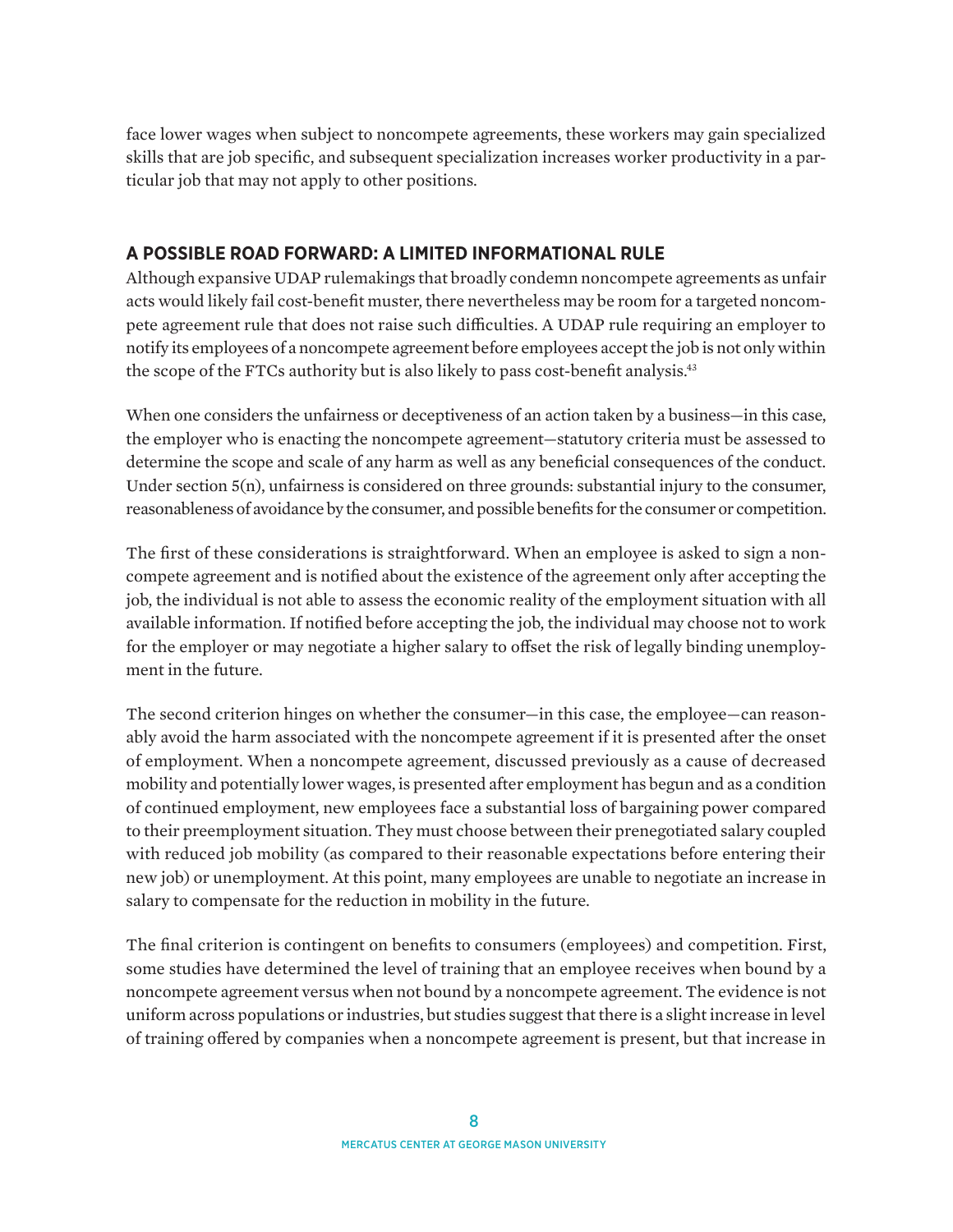<span id="page-8-0"></span>training comes with a decrease in wages and worse wage outcomes over time[.44](#page-13-0) The implication of this finding is that, when wages and mobility decrease but training increases, the increase in training is not enough to offset the lower wage mobility and may lead to worse outcomes over time for workers bound by noncompete agreements. This may be the result of firm-specific training that is not generalizable across firms or industries.

Also, a small amount of evidence suggests that noncompete agreements may have a chilling effect on competition. Though much of the evidence is inconclusive and more studies need to be done to determine the full effect,<sup>45</sup> the theory is as follows: To be competitive, new companies need employees that have a baseline amount of skill and training in their industry. New companies have an incentive to pay higher-than-average wages to attract top talent and establish themselves as a competitive threat in the market. If highly talented employees, however, are bound by noncompete agreements, then they are unable to move to new competing companies, regardless of the wage premium new companies are willing to pay. The new company then has to rely on workers not bound by noncompete agreements, some of whom may not possess the optimal mix of skill and training, reducing the competitive effectiveness of that firm.

In light of all these considerations, a targeted rule begins to take shape: for a noncompete agreement to be fair (and, arguably, nondeceptive), the employer must proffer the noncompete agreement before or when the employment contract is signed. This formulation would combine all the beneficial aspects of noncompete agreements for employers and would have the potential to protect employees from the greatest harmful effects for two main reasons.

First, it would allow employers to continue to present noncompete agreements to the same employees in enforcing states and thereby preserve the benefits of noncompete agreements. Trade secrets, training expenditures, and intellectual property protections would all be maintained, just as they were in the absence of the targeted rule. Only the timing of the presentation of the noncompete agreement may change, such that the portion of bargaining power enjoyed by the employer owing to ex ante asymmetric information regarding the noncompete agreement would shift to the worker.

Second, employees would be able to consider the effects of noncompete clauses when deciding whether to accept an employment offer. If there is no scope for bargaining over a contract, then the proffered contract may not be signed. However, both sides have an incentive to bargain for the optimal outcome. The potential employee should be willing to take the job but may request higher compensation owing to the existence of a noncompete clause. On the other side, the employer reasonably would like to retain the employee for as little as possible but would see the increased value in the noncompete clause and would be willing to transfer some of the benefit of the noncompete clause to the employee. In this case, there would be no welfare loss because a mutually agreeable transfer of benefits would be reached at the bargaining table.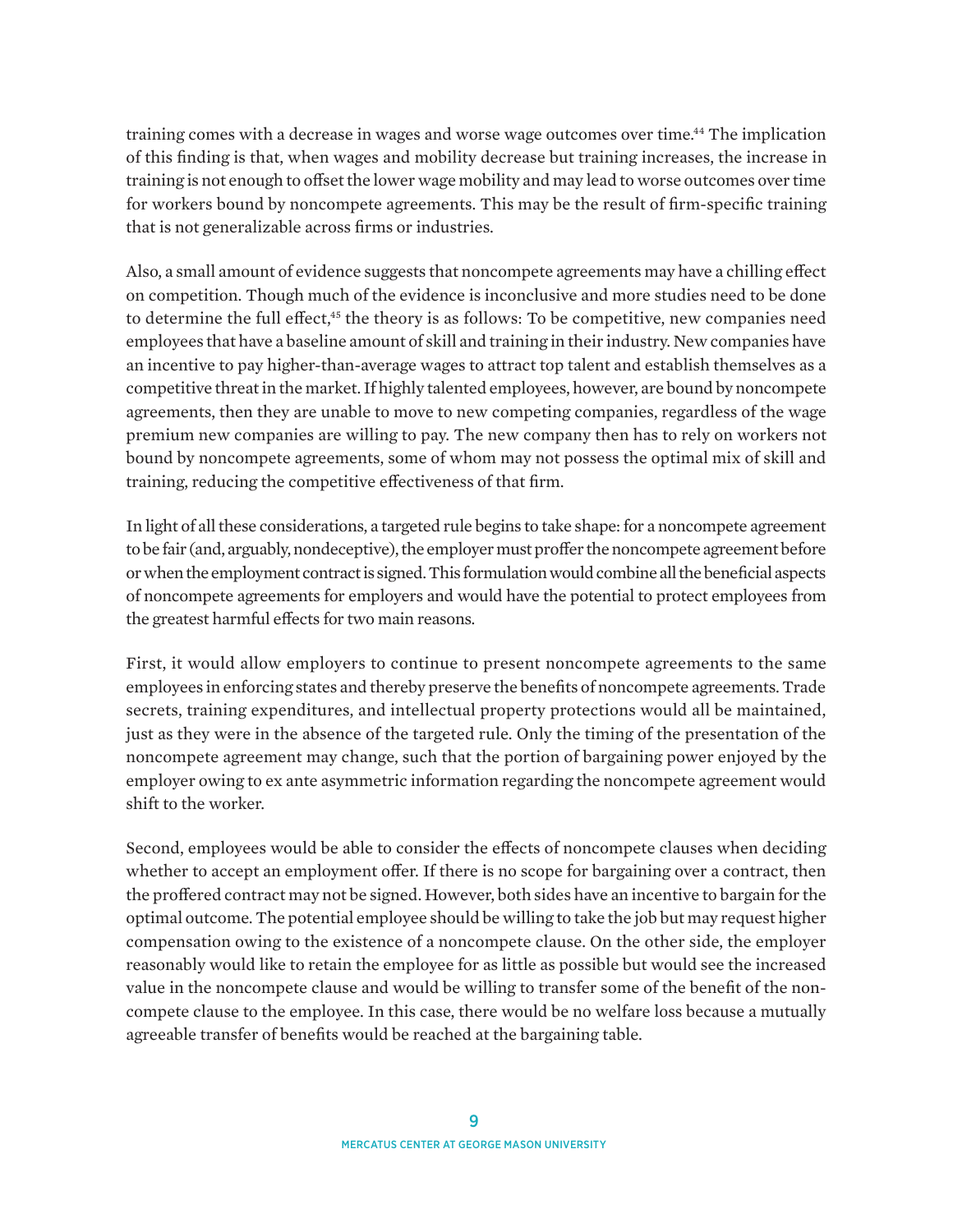<span id="page-9-0"></span>Any proposal rule set forth by the FTC could be modeled after the 2018 noncompete and trade secrets reform law passed by the Massachusetts Legislature.<sup>46</sup> The section of note in this law is 24L(b)(i), which states,

If the agreement is entered into in connection with the commencement of employment, it must be in writing and signed by both the employer and employee and expressly state that the employee has the right to consult with counsel prior to signing. The agreement must be provided to the employee by the earlier of a formal offer of employment or 10 business days before the commencement of the employee's employment.<sup>47</sup>

Under an FTC rule modeled after this law, any noncompete agreement, to be deemed fair and nondeceptive under a future UDAP rule, would need to be offered to the employee, along with the employment contract, 10 days before employment begins.

One could imagine a variety of FTC UDAP rules that would impose greater limitations on the use of noncompete agreements. The more that noncompete agreements were to impinge on contractual freedom, however, the less likely they would be to meet the stringent cost-benefit standards of section 5(n).

#### **CONCLUSION**

There has been a growing chorus of public concerns regarding the supposed harm of noncompete agreements that limit workers' future employment options. A July 2021 presidential executive order encourages the FTC to pursue a rulemaking dealing with noncompete agreements. If the FTC does pursue such a rulemaking, however, it would be well-advised to rely on its firmly established consumer protection rulemaking authority to condemn specific unfair acts or practices. Invocation of its competition rulemaking authority to rein in unfair methods of competition would be far more problematic on legal and economic policy grounds. If the FTC does choose to go ahead with an unfair acts rule directed at noncompete agreements, it would be prudent for the FTC to employ a targeted approach that focuses upon requiring employers to inform prospective employees about noncompete agreements before employment offers are finalized. Such a targeted rule would be far more likely to pass statutory cost-benefit requirements (which also represent sound economic policy) than would more expansive regulatory proposals.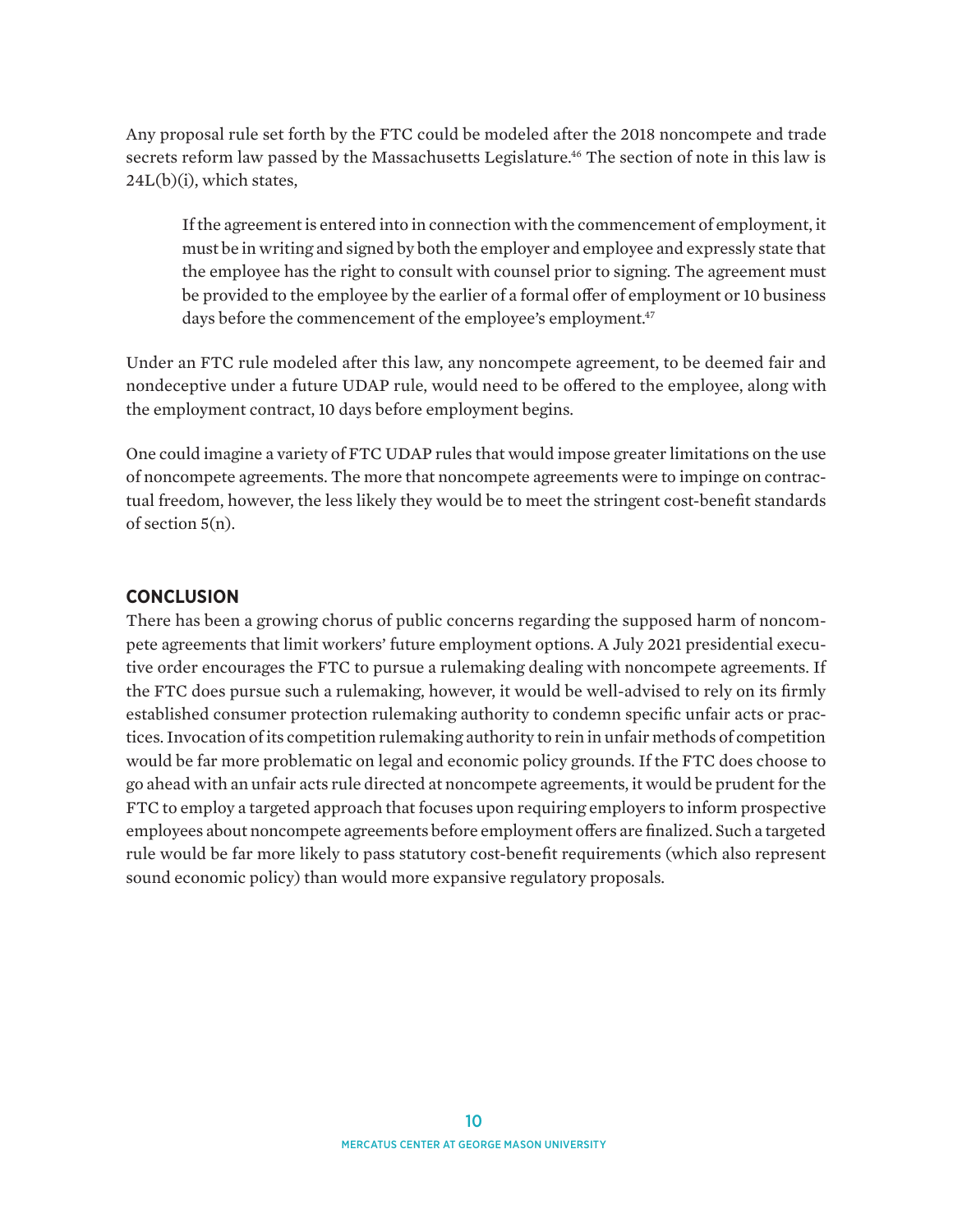#### <span id="page-10-0"></span>**ABOUT THE AUTHORS**

Alden F. Abbott is a senior research fellow at the Mercatus Center at George Mason University, where he focuses on antitrust issues. Before joining Mercatus, Abbott served as general counsel for the Federal Trade Commission from 2018 to early 2021, during which time he represented the FTC in court and provided legal advice to its representatives. Before working at the FTC, Abbott worked at the Heritage Foundation and BlackBerry Ltd. He also served as an adjunct professor at Antonin Scalia Law School from 1991 to 2018. Abbott has a JD from Harvard Law School and an MA in economics from Georgetown University.

Andrew Mercado is a research assistant at the Mercatus Center at George Mason University and an adjunct professor and research assistant at George Mason University's Antonin Scalia Law School. He graduated from George Mason University with a bachelor's degree in 2019 and a master's degree in 2020, both in economics. His research and career interests include antitrust policy and the intersection of law and economics.

#### **NOTES**

- [1.](#page-0-0) The FTC may heed President Joe Biden's call for rulemaking in this area: "To address agreements that may unduly limit workers' ability to change jobs . . . [the FTC] is encouraged to exercise [its] statutory rulemaking authority . . . to curtail the unfair use of non-compete clauses . . . that may limit worker mobility." Exec. Order No. 14036, 86 Fed. Reg. 36987 (July 14, 2021).
- [2](#page-0-0). California, North Dakota, and Oklahoma broadly outlaw the enforcement of noncompete agreements. Cal. Bus. & Prof. Code § 16600 (2021); N.D. Cent. Code § 9-08-06 (2021); Okla. Stat. tit. 15 § 15-219A (2021). Forty-seven states and the District of Columbia allow noncompete agreements in some shape or form. For example, see Ga. Const. art. III, § VI, pt. V(c); Fla. Stat. Ann. § 542.335 (West 2021); La. Stat. Ann. § 23:921 (2021); Wis. Stat. Ann. § 103.465 (West 2021).
- [3](#page-0-0). Evan Starr, *The Use, Abuse, and Enforceability of Non-compete and No-Poach Agreements* (Washington, DC: Economic Innovation Group, 2019); Camila Ringeling et al., "Noncompete Clauses Used in Employment Contracts Comment of the Global Antitrust Institute" (Law and Economics Research Paper Series No. 20-04, George Mason University, Arlington, VA, February 2020); American Bar Association Antitrust Law Section, *Comments of the Antitrust Law Section of the American Bar Association in Connection with the Federal Trade Commission Workshop on "Non-competes in the Workplace: Examining Antitrust and Consumer Protection Issues,"* April 24, 2020.
- [4.](#page-0-0) "Non-competes in the Workplace: Examining Antitrust and Consumer Protection Issues," Federal Trade Commission, January 9, 2020, [https://www.ftc.gov/news-events/events-calendar/non-competes-workplace-examining-antitrust](https://www.ftc.gov/news-events/events-calendar/non-competes-workplace-examining-antitrust-consumer-protection-issues) [-consumer-protection-issues.](https://www.ftc.gov/news-events/events-calendar/non-competes-workplace-examining-antitrust-consumer-protection-issues)
- [5](#page-0-0). Carson H. Sullivan, Jennifer S. Baldocchi, and Jessica E. Mendelson, "Employers Take Note—Noncompete Times, They Are a-Changin'," *Bloomberg Law*, July 29, 2021; Greg Lacurci, "Biden Administration Aims to Rein in Abusive Noncompete Agreements," CNBC, July 22, 2021; Andrea Hsu, "Biden Moves to Restict Noncompete Agreements, Saying They're Bad for Workers," NPR, July 9, 2020.
- [6.](#page-1-0) Exec. Order No. 14036, 86 Fed. Reg. 36987 (July 14, 2021).
- [7.](#page-1-0) A natural experiment is a type of experiment used when a researcher does not have any control over when, where, or to what extent a policy or law is changed. For a discussion of how natural experiments are used in research settings, see Scott T. Leatherdale, "Natural Experiment Methodology for Research: A Review of How Different Methods Can Support Real-World Research," *International Journal of Social Research Methodology* 22, no. 1 (2019): 19–35.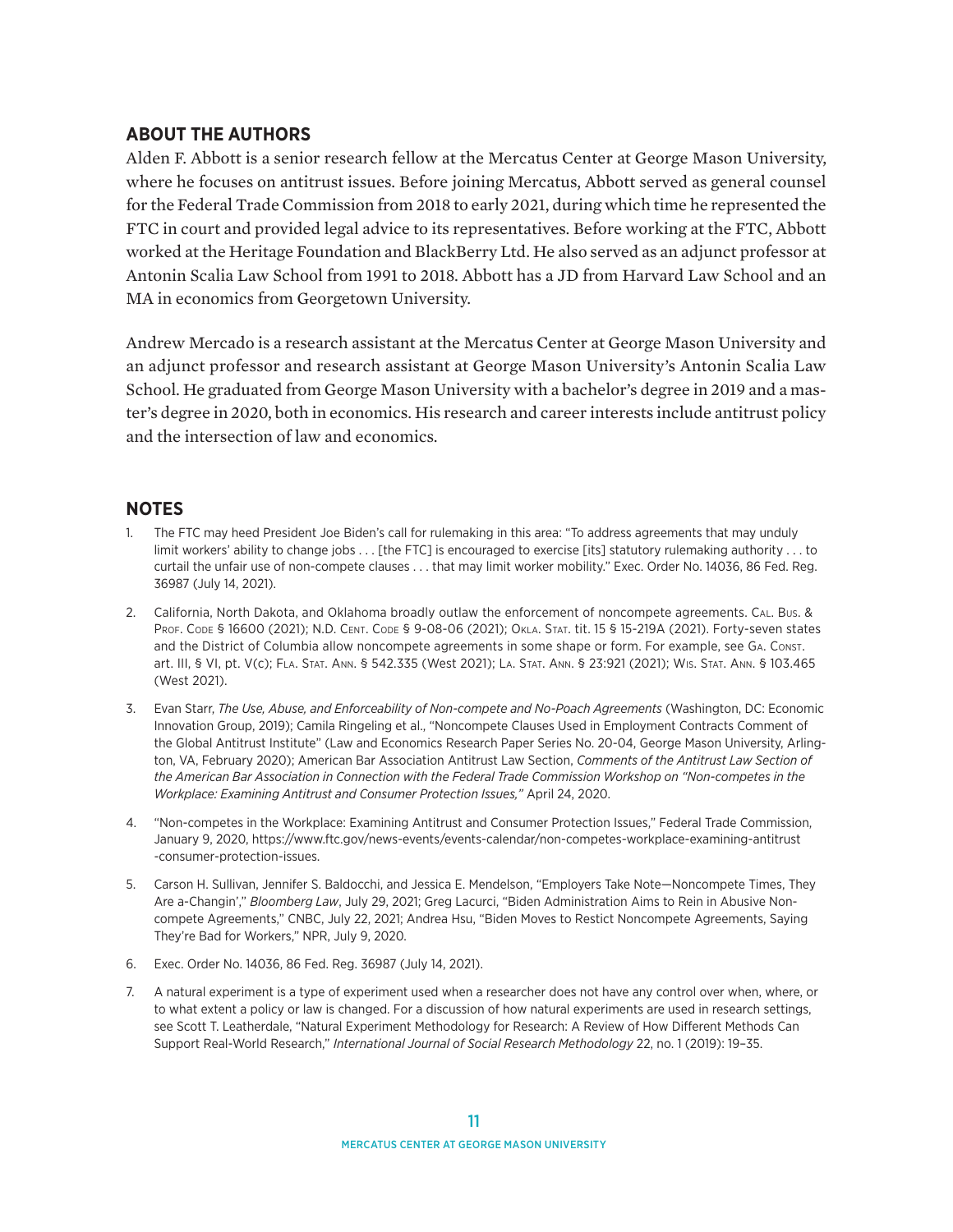- <span id="page-11-0"></span>[8.](#page-1-0) Alexander J. S. Colvin and Heidi Shierholz, *Noncompete Agreements: Ubiquitous, Harmful to Wages and Competition, and Part of a Growing Trend of Employers Requiring Workers to Sign Away Their Rights* (Washington, DC: Economic Policy Institute, 2017), 6, table 2. California, a state that does not enforce noncompete agreements, reports that 45.1 percent of workplaces have at least one worker subject to a noncompete agreement. Florida and Texas, some of the strictest noncompete agreement–enforcing states, report that 46.4 percent and 60.7 percent of workplaces, respectively, have at least one worker subject to a noncompete agreement.
- [9.](#page-1-0) For a discussion of the incentives to serve an employee a knowingly unenforceable noncompete contract, see Randall S. Thomas, Norman D. Bishara, and Kenneth J. Martin, "An Empirical Analysis of Noncompetition Clauses and Other Restrictive Postemployment Covenants," *Vanderbilt Law Review* 68, no. 1 (2015): 1–51; Sarath Sanga, "Incomplete Contracts: An Empirical Approach," *Journal of Law, Economics, and Organization* 34, no. 4 (2018): 650–79.
- [10.](#page-1-0) Robert H. Topel and Michael P. Ward, "Job Mobility and the Careers of Young Men" (NBER Working Paper No. 2649, National Bureau of Economic Research, Cambridge, MA, July 1988). The authors find the inverse, that a key upward driver of wages is significant mobility and short job tenure.
- [11](#page-2-0). Ernest P. Goss and Joseph M. Phillips, "How Information Technology Affects Wages: Evidence Using Internet Usage as a Proxy for IT Skills," *Journal of Labor Research* 23, no. 3 (2002): 473. The authors discuss the wage premium for those with IT skills: "Findings show that the labor market rewards those with IT skills. Presumably, this is because these workers are more productive in the work force, and are not just being rewarded for personal characteristics."
- [12](#page-2-0). Evidence shows increases in wages and productivity over time associated with increased on-the-job training. For a discussion of the productivity gains seen from general and specialized training, see Alan Barrett and Phillip J. O'Connell, "Does Training Generally Work? The Returns to In-Company Training," *Industrial and Labor Relations Review* 54, no. 3 (2001): 647–62; Priscilla Fialho, Glenda Quintini, and Marieke Vandeweyer, "Returns to Different Forms of Job Related Training: Factoring in Informal Learning" (OECD Social, Employment, and Migration Working Papers No. 231, OECD Publishing, Paris, May 31, 2019).
- [13](#page-2-0). Matt Marx, Deborah Strumsky, and Lee Fleming, "Mobility, Skills, and the Michigan Non-compete Experiment," *Management Science* 55, no. 6 (2009): 878. The authors discuss the workforce opportunities for inventors: "To the extent that they have focused on firm-specific tasks or received firm-specific training, their skills may have become less relevant to other organizations. With fewer external opportunities, they will have less bargaining power."
- [14.](#page-2-0) Michael Lipsitz and Evan Starr, "Low-Wage Workers and the Enforceability of Non-compete Agreements" (working paper, 2019), 4.
- [15](#page-2-0). Lipsitz and Starr, "Low-Wage Workers," 4; Sarah Whitten, "Jimmy John's Drops Noncompete Clauses Following Settlement," CNBC, June 22, 2016.
- [16](#page-2-0). Lipsitz and Starr, "Low-Wage Workers," 4.
- [17](#page-2-0). "The results herein, combined with the fact that more than 40 states do not currently have NCA bans for low-wage workers, make banning NCAs for low-wage workers an opportunity to improve the lives of the lowest earning workers." Lipsitz and Starr, 30.
- [18](#page-2-0). "Our results show that Oregon's NCA ban for low-wage workers raised earnings and upward mobility for hourly workers . . . . One implication of these results for organizations is thus that firms can generally implement low-wage NCAs as a way to reduce labor and turnover costs." Lipsitz and Starr, 27–28.
- [19](#page-2-0). Natarajan Balasubramanian et al., "Locked In? The Enforceability of Covenants Not to Compete and the Careers of High-Tech Workers" (Center for Economic Studies Working Paper No. CES 17-09, Census Bureau, Washington, DC, January 2017).
- [20.](#page-3-0) Kurt Lavetti, Carol Simon, and William D. White, "The Impacts of Restricting Mobility of Skilled Service Workers: Evidence from Physicians," *Journal of Human Resources* 55, no. 3 (2019): 1025–67; Omesh Kini, Ryan Williams, and David Yin, "Restrictions on CEO Mobility, Performance-Turnover Sensitivity, and Compensation: Evidence from Non-compete Agreements (working paper, May 2018).
- [21](#page-3-0). "[L]ate notice of NCAs occurs approximately 1/3 of the time, and when it does those workers are worse off relative to those who have not signed an NCA. Combined with our finding that low-wage workers are severely disadvantaged in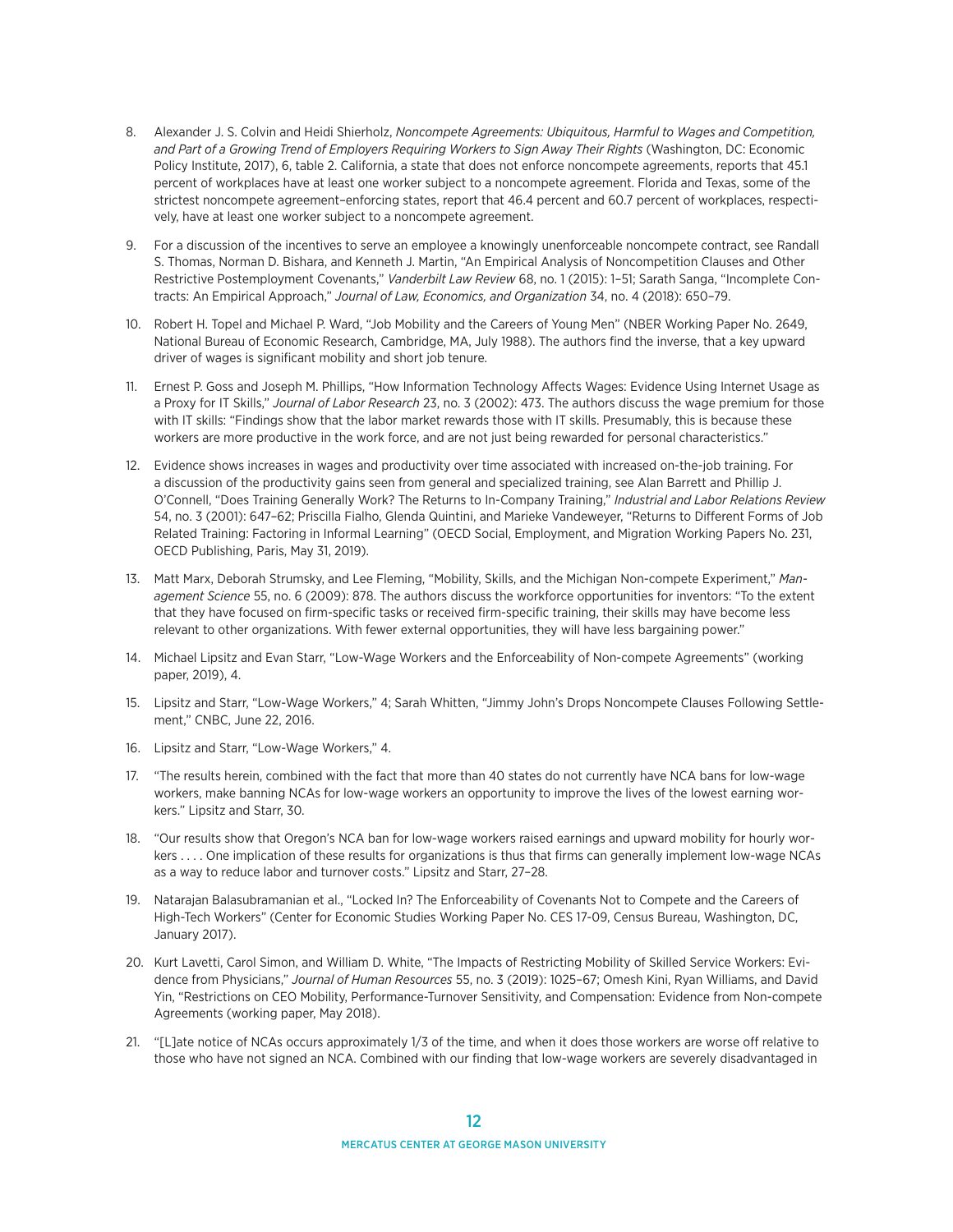<span id="page-12-0"></span>terms of their bargaining power over NCAs . . . delayed notification and low bargaining power suggest that low-wage workers simply accept mobility-constraining NCAs without demanding a compensating differential." Lipsitz and Starr, "Low-Wage Workers," 28.

- [22.](#page-3-0) 15 U.S.C. § 46(g).
- [23.](#page-3-0) 15 U.S.C. § 57a; 15 U.S.C. § 2309.
- [24](#page-3-0). 15 U.S.C. § 57a; 15 U.S.C. § 2309.
- [25.](#page-3-0) 15 U.S.C. § 553.
- [26](#page-3-0). National Petroleum Refiners Ass'n v. FTC, 157 U.S. App. D.C. 83, 482 F.2d 672 (D.C. Cir. 1973).
- [27.](#page-3-0) 15 U.S.C. § 46. Section 6 of the Federal Trade Commission Act, codified at 15 U.S.C. § 46, is titled, "Additional powers of [the] Commission." The 11 subsections of section 6 enumerate a variety of powers, including the power to gather information to carry out investigations; to require private parties to submit reports; to investigate compliance with antitrust decrees; to investigate violations of antitrust law; to make recommendations for "readjustments" in corporations to help ensure future compliance with antitrust law; to publish reports and make public certain information; to investigate foreign trade conditions; to investigate foreign antitrust law violations; to provide investigative assistance to foreign law enforcement agencies; to refer evidence for criminal proceedings to the attorney general; to classify corporations; and, in subsection (g), to "make rules and regulations for the purpose of carrying out the provisions [that describe the FTC's powers]." The *National Petroleum Refiners Ass'n* decision rejected the not-unreasonable argument that 6(g) "rules and regulations," in context, refer merely to the rules specifying the procedures the FTC must follow in carrying out the various investigative, reporting, and cooperative activities described in subsection (g).
- [28](#page-3-0). 15 U.S.C. § 57a; 15 U.S.C. § 2309. This law enabled the FTC to promulgate trade regulation rules dealing with unfair and deceptive acts or practices. The application of the Magnuson-Moss procedure will be discussed in greater detail later in this section.
- [29](#page-4-0). American Bar Association Antitrust Law Section, *Comments of the Antitrust Law Section*, 54.
- [30.](#page-4-0) AMG Capital Management v. FTC, 593 U.S. \_\_\_ (2021).
- [31](#page-4-0). 15 U.S.C. § 57a.
- [32.](#page-4-0) For a discussion of the nondelegation doctrine, see C. Boyden Gray, "The Search for an Intelligible Principle: Cost-Benefit Analysis and the Nondelegation Doctrine," *Texas Review of Law and Politics* 5, no. 1 (2000): 1–47.
- [33.](#page-4-0) Gray, "The Search for an Intelligible Principle."
- [34](#page-5-0). Todd Garvey, "A Brief Overview of Rulemaking and Judicial Review" (Report No. R41546, Congressional Research Service, Washington, DC, March 27, 2017), 14.
- [35.](#page-5-0) For a fuller examination of error costs in the competition context, see Thomas A. Lambert and Alden F. Abbott, "Recognizing the Limits of Antitrust: The Roberts Court versus the Enforcement Agencies," *Journal of Competition Law and Economics* 11, no. 4 (2015): 791–853.
- [36](#page-5-0). "Competition rules, however, inherently would be overbroad and would suffer from a very high rate of false positives. By characterizing certain practices as inherently anticompetitive without allowing for consideration of case-specific facts bearing on actual competitive effects, findings of rule violations inevitably would condemn some (perhaps many) efficient arrangements." Alden F. Abbott, "FTC Competition Regulation: A Cost-Benefit Appraisal" (Mercatus Policy Brief, Mercatus Center at George Mason University, Arlington, VA, June 2021), 7; "[R]ulemaking will freeze the legal and economic analysis of any business conduct subject to a rule, preventing the nuanced inquiries that determine whether conduct *actually* harms consumers" (emphasis added). Christine S. Wilson, "Antitrust on the Antiques Roadshow: Appraising U.S. Antitrust Laws in a Modern Economy" (remarks, Defining the Digital Economy, Zoom, April 27, 2021), 12.
- [37.](#page-5-0) 16 C.F.R. §§ 1.7–1.20.
- [38](#page-5-0). 16 C.F.R. pt. 456.